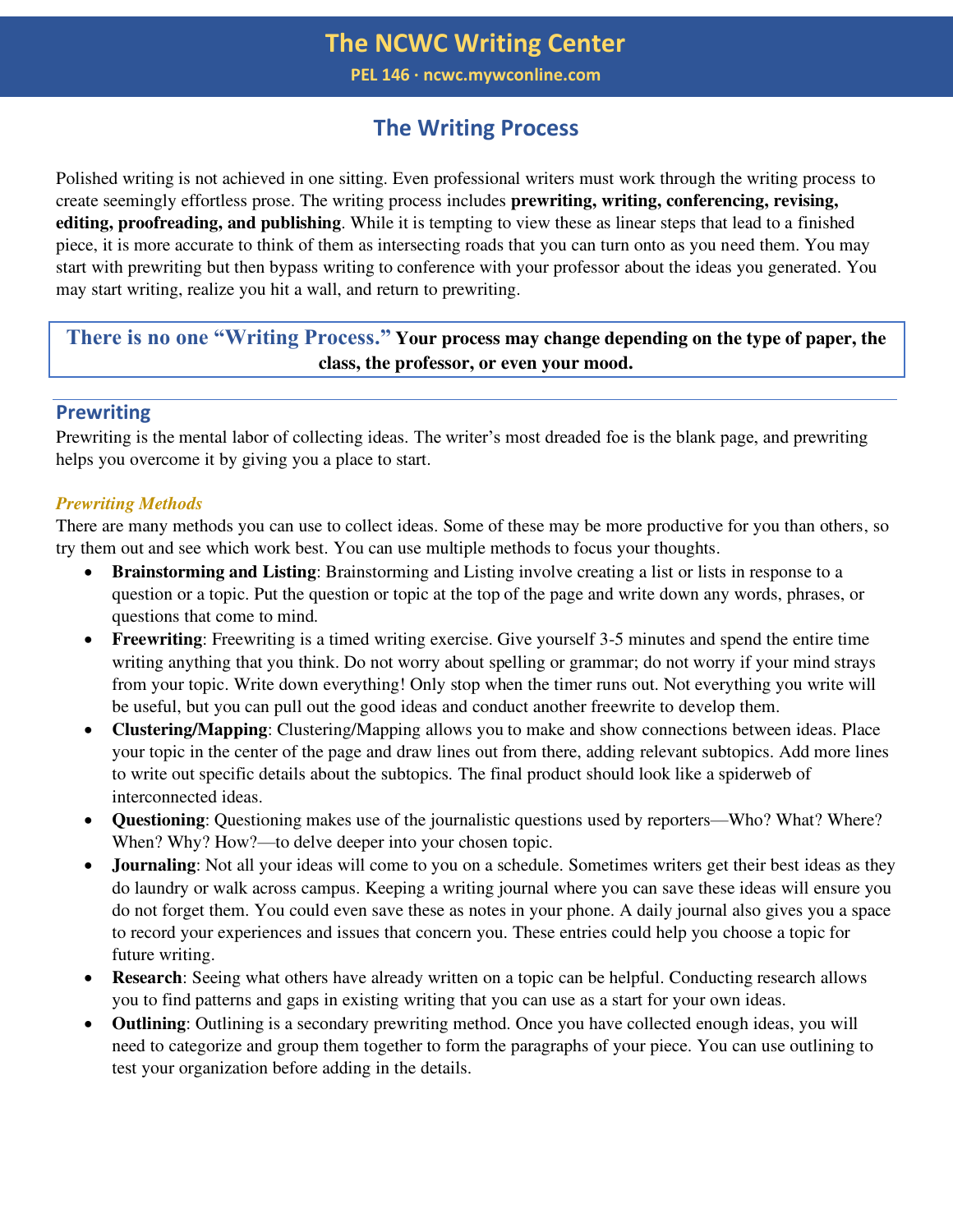**PEL 146 ∙ ncwc.mywconline.com** 

### **Writing**

Writing involves organizing and fleshing out your ideas with examples and evidence.

### *Suggestions for Getting Started*

- **Start with your ideas first.** Begin by writing out each paragraph using just your thoughts. Then add outside sources to support your claims. Outside sources should supplement your ideas and arguments. They should not be the focus.
- **Start in the middle.** The introduction can be the most difficult part of a paper to write. Instead, work on a body paragraph that you feel confident about, such as a description of an example. You can always come back to the introduction later.
- **Take breaks.** Sitting and writing for hours is not productive for everyone. Sometimes it is better to divide the work into smaller increments—twenty minutes in the morning, an hour before bed, etc. If you feel your mind wandering, stop and do something to refresh yourself.
- **Find your writing environment.** Some write well when they are surrounded by people. Some prefer to listen to music. Still others need complete quiet. Decide what environment works best for you and don't be afraid to experiment with the best location.
- **Manage your resources.** Make sure that wherever you are writing you have all the sources and notes you need to complete your work. Create clearly marked folders on your computer for your drafts and sources. Keep all printed materials together in a tote bag for easy transportation to your writing space.
- **Save your work often and in multiple places.** You never know if there will be a power outage or if your computer will get a virus. Save your drafts on a thumb drive and not just on your computer. You could also email yourself a copy of your draft at the end of each writing session.

# **Conferencing**

Conferencing is the collaborative part of the writing process where you ask for feedback.

#### *Forms of Conferencing*

- **Meet with your professor.** Your professor is an expert in their field of study. They can help you work through ideas, find useful sources, and guide your writing. They have chosen this profession because they enjoy doing this work, so do not worry that you are disturbing them.
- **Conduct peer review.** Peer review involves sharing your writing with your classmates. Because they are often writing about similar topics and know the writing assignment, they can help ensure you are on the right track. They also provide an additional set of eyes and may offer suggestions or catch issues that the professor doesn't.
- **Visit the Writing Center.** The Writing Center provides help from trained writing consultants at any stage of the writing process and offers support for both beginning and expert writers.
- **Bounce ideas off a friend.** Using your friends as a sounding board to talk through your ideas can help you figure out what you want to say or bust through writer's block. As long as you write your own paper and come up with your own ideas, there should not be an issue with plagiarism.

### **Revising**

Revising can be the most difficult part of writing because it involves both the destruction of ideas you have already written and the construction of new ones. To revise well, you need to be able to step back from your writing and look at it with a critical eye. Which arguments don't work? Does the organization make sense? Where do you need to add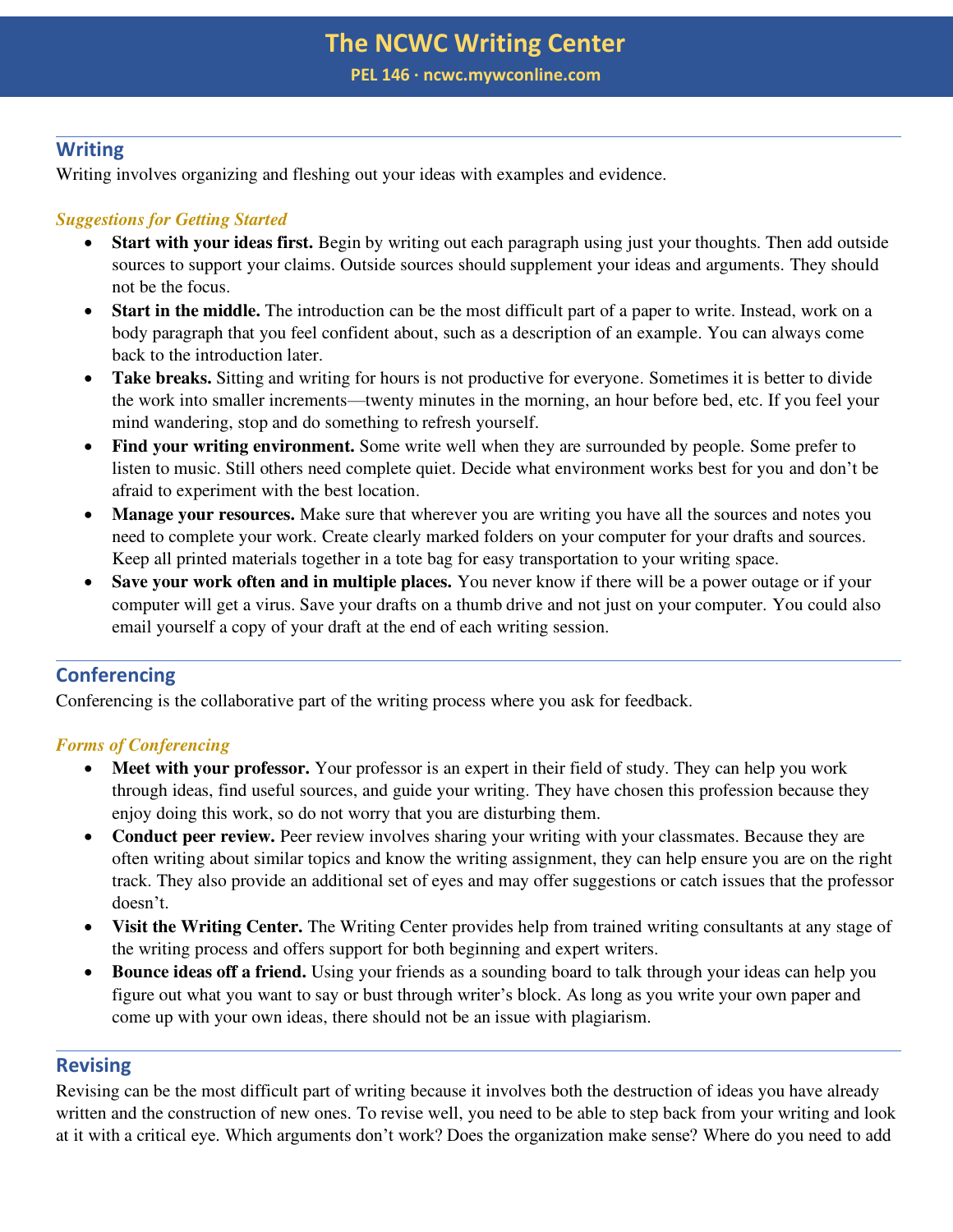**PEL 146 ∙ ncwc.mywconline.com** 

more detail or an outside source as evidence? Does the piece do what you want it to do? Answering questions like these can point to major changes you need to make in order for your writing to be successful.

#### *Using Your Professor's Feedback to Revise*

Your professor will likely provide feedback on an early draft of your writing. If they do not, you can request it or visit them during their office hours.

- **Know how professors comment.** Marginal comments are written in the margins of your draft and usually point to specific sections on the page. End comments tend to summarize the marginal comments and provide an overall critique of the piece. Most professors will not tell you exactly how to "fix" an issue. Instead they will offer alternatives or ask you questions to get you to think through the problems.
- **Do not take it personally.** The number of comments you receive is not a criticism of you as a person. Your professor wants you to grow as a writer and academic in your field. They know that you are still learning, and commenting on drafts allows them to provide you with individual instruction that matches your specific needs. Additionally, some comments may point to sections that you wrote really well.
- **Read comments carefully.** Pay special attention to comments on content and organization. While grammar comments may be more numerous and seem like easy fixes, they will not matter if the overall paper is weak.
- **Ask questions.** If a comment is confusing (or illegible), do not just ignore it. Talk to the professor and get them to clarify. In a one-on-one conversation, they will be able to provide examples and additional help.
- **Make changes.** You are not required to make the exact revisions suggested by your professor. It is your writing, and you may come up with stronger, more interesting solutions on your own. However, they have provided you with a checklist of sections that need to be strengthened, and they will notice if those have not been shored up in the final draft.
- Look beyond their comments. Most professors have dozens of students and dozens of papers to read. They will provide you with as much feedback as they can, but you should also review your writing to find other sections to improve.
- **Transfer what you learn.** It takes time and practice to become a better writer. As you learn, you will probably make some of the same errors again. Try to be aware of your problem areas and search for them as you revise future work. Also learn from what you do well and build on those successes.

### **Editing**

Editing occurs when you are satisfied with the overall organization and content of your piece. During editing, narrow your focus to the paragraph and sentence level to test the flow and readability of your writing.

#### *Editing Strategies*

- **Read your paper aloud.** When you read silently, it can be easy to gloss over rough patches in your writing. Reading aloud forces you to acknowledge each word and can reveal areas where other readers might stumble or become confused.
- Let someone else read your paper. If you still have trouble identifying rough patches, ask a professor, classmate, Writing Center consultant, or friend to read your writing. Because they are not familiar with your writing voice and have not seen the paper before, they will be able to point out where they have difficulties.
- **Check for sentence variety.** Variety is the spice of writing! If all your sentences are short and simple, your writing will feel jerky and aggressive. If all your sentences are three or more lines long, your reader may lose the thread of your idea.
- **Add transition words, phrases, and sentences.** One of the biggest contributors to readability and flow problems is a lack of obvious connections between ideas. Make sure that each sentence clearly connects to the ones preceding and following it.